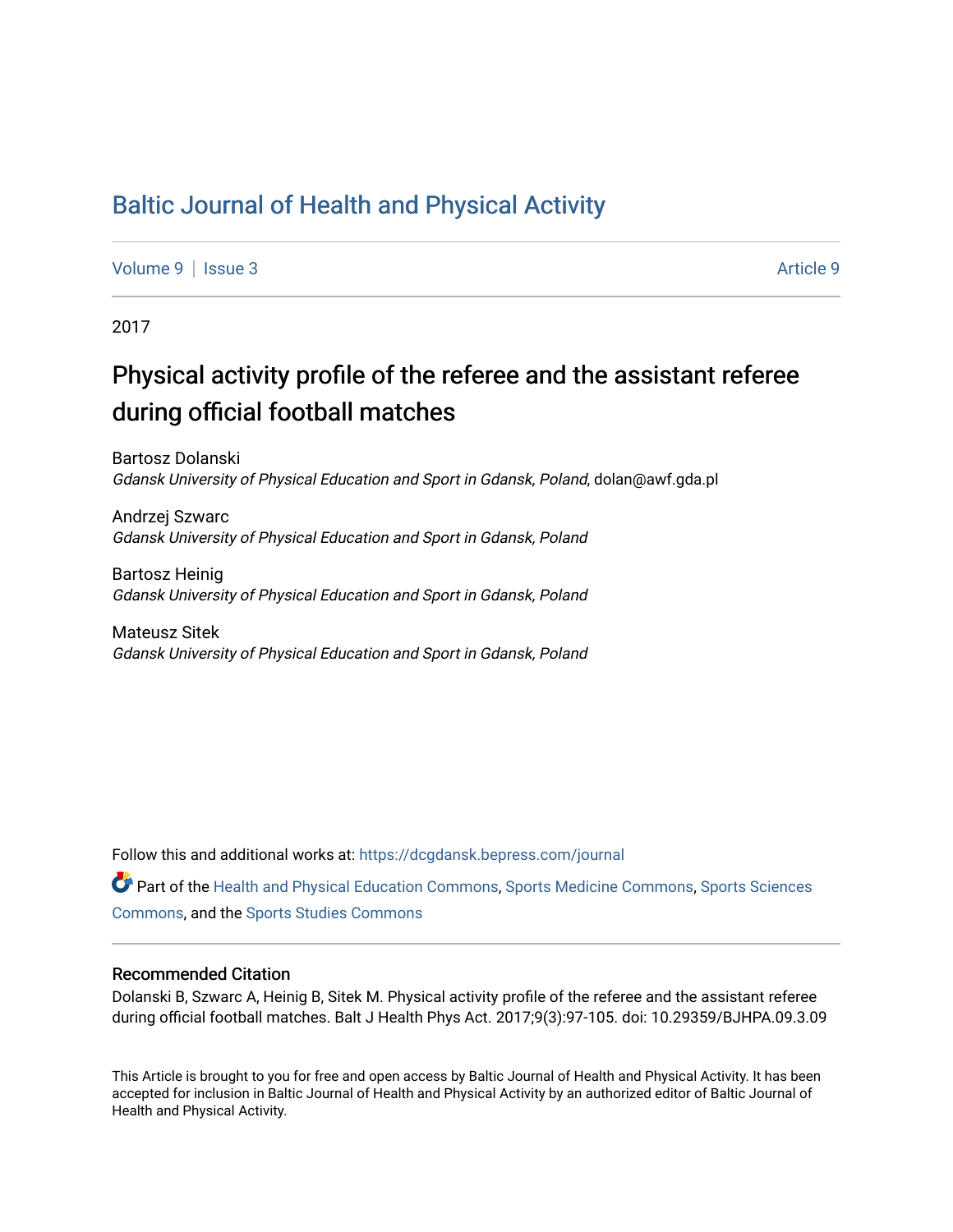#### **ORIGINAL**

**Authors' Contribution: A** Study Design

- **B** Data Collection
- **C** Statistical Analysis
- **D** Data Interpretation
- **E** Manuscript Preparation
- **F** Literature Search **G** Funds Collection
- 

# **Physical activity profile of the referee and the assistant referee during official football matches**

**Bartosz Dolański ACDEFG, Andrzej Szwarc ACDF, Bartosz Heinig BCDEF, Mateusz Sitek DEF**

Gdansk University of Physical Education and Sport in Gdansk, Poland

| abstract                  |                                                                                                                                                                                                                                                                                                                                                                                                                                                                                           |
|---------------------------|-------------------------------------------------------------------------------------------------------------------------------------------------------------------------------------------------------------------------------------------------------------------------------------------------------------------------------------------------------------------------------------------------------------------------------------------------------------------------------------------|
| <b>Background</b>         | The aim of this study was to determine physical activity profiles of the main referee and<br>the assistant referee during official championship matches.                                                                                                                                                                                                                                                                                                                                  |
| <b>Material/Methods</b>   | Motor activity of 10 referees and 10 assistant referees was studied during 10 matches of the<br>championship rank in the period from April to November 2016. Using a POLAR M400 heart<br>rate monitor with a built-in GPS sensor, the total distance covered during refereeing, the<br>mean and the maximum speed, and the intensity of the refereeing effort were analyzed.                                                                                                              |
| <b>Results</b>            | It was found that the main referee covered the mean distance of 7.75 km, while the<br>assistant referee 4.40 km. The main referee's mean heart rate was higher by 25 bt/min<br>than that of the assistant, and the mean maximum heart rates were 184.9 bt/min and<br>166.6 bt/min, respectively. The assistant referee had the mean maximum running speed of<br>19.97 km/h. In general, the mean running speed of the main referee was higher than the<br>assistant referee's mean speed. |
| <b>Conclusions</b>        | Differences in physical activity between the main referee and the assistant referee indicate<br>a need for different fitness training in order to prepare them for presiding over a match.                                                                                                                                                                                                                                                                                                |
| Key words                 | football, activity profile, referee, assistant referee                                                                                                                                                                                                                                                                                                                                                                                                                                    |
| article details           |                                                                                                                                                                                                                                                                                                                                                                                                                                                                                           |
| <b>Article statistics</b> | Word count: 2,505; Tables: 2; Figures: 5; References: 20<br>Received: June 2017; Accepted: September 2017; Published: September 2017                                                                                                                                                                                                                                                                                                                                                      |
| <b>Full-text PDF:</b>     | http://www.balticsportscience.com                                                                                                                                                                                                                                                                                                                                                                                                                                                         |

| Copyright                    | © Gdansk University of Physical Education and Sport, Poland                                                                                                                                                                                                                                                                                                                                                                                                                                                                                                                                                                                                                                                                                                                                                                                                   |
|------------------------------|---------------------------------------------------------------------------------------------------------------------------------------------------------------------------------------------------------------------------------------------------------------------------------------------------------------------------------------------------------------------------------------------------------------------------------------------------------------------------------------------------------------------------------------------------------------------------------------------------------------------------------------------------------------------------------------------------------------------------------------------------------------------------------------------------------------------------------------------------------------|
| Indexation:                  | Celdes, Clarivate Analytics Emerging Sources Citation Index (ESCI), CNKI Scholar (China National Knowledge<br>Infrastructure), CNPIEC, De Gruyter - IBR (International Bibliography of Reviews of Scholarly Literature in<br>the Humanities and Social Sciences), De Gruyter - IBZ (International Bibliography of Periodical Literature in<br>the Humanities and Social Sciences), DOAJ, EBSCO - Central & Eastern European Academic Source, EBSCO -<br>SPORTDiscus, EBSCO Discovery Service, Google Scholar, Index Copernicus, J-Gate, Naviga (Softweco, Primo<br>Central (ExLibris), ProQuest - Family Health, ProQuest - Health & Medical Complete, ProQuest - Illustrata: Health<br>Sciences, ProQuest - Nursing & Allied Health Source, Summon (Serials Solutions/ProQuest, TDOne (TDNet),<br>Ulrich's Periodicals Directory/ulrichsweb, WorldCat (OCLC) |
| <b>Funding:</b>              | This research received no specific grant from any funding agency in the public, commercial, or not-for-profit<br>sectors.                                                                                                                                                                                                                                                                                                                                                                                                                                                                                                                                                                                                                                                                                                                                     |
| <b>Conflict of interest:</b> | Authors have declared that no competing interest exists.                                                                                                                                                                                                                                                                                                                                                                                                                                                                                                                                                                                                                                                                                                                                                                                                      |
| <b>Corresponding author:</b> | Dr Bartosz Dolański, Gdansk University of Physical Education and Sport, Dep. of Football, Górskiego St. 1, 80-366<br>Gdańsk, Poland; phone: +48 (58) 55 47 267; e-mail: dolan@awf.gda.pl                                                                                                                                                                                                                                                                                                                                                                                                                                                                                                                                                                                                                                                                      |
| <b>Open Access License:</b>  | This is an open access article distributed under the terms of the Creative Commons Attribution-Non-commercial<br>4.0 International (http://creativecommons.org/licenses/by-nc/4.0/), which permits use, distribution, and<br>reproduction in any medium, provided the original work is properly cited, the use is non-commercial and is<br>otherwise in compliance with the license.                                                                                                                                                                                                                                                                                                                                                                                                                                                                          |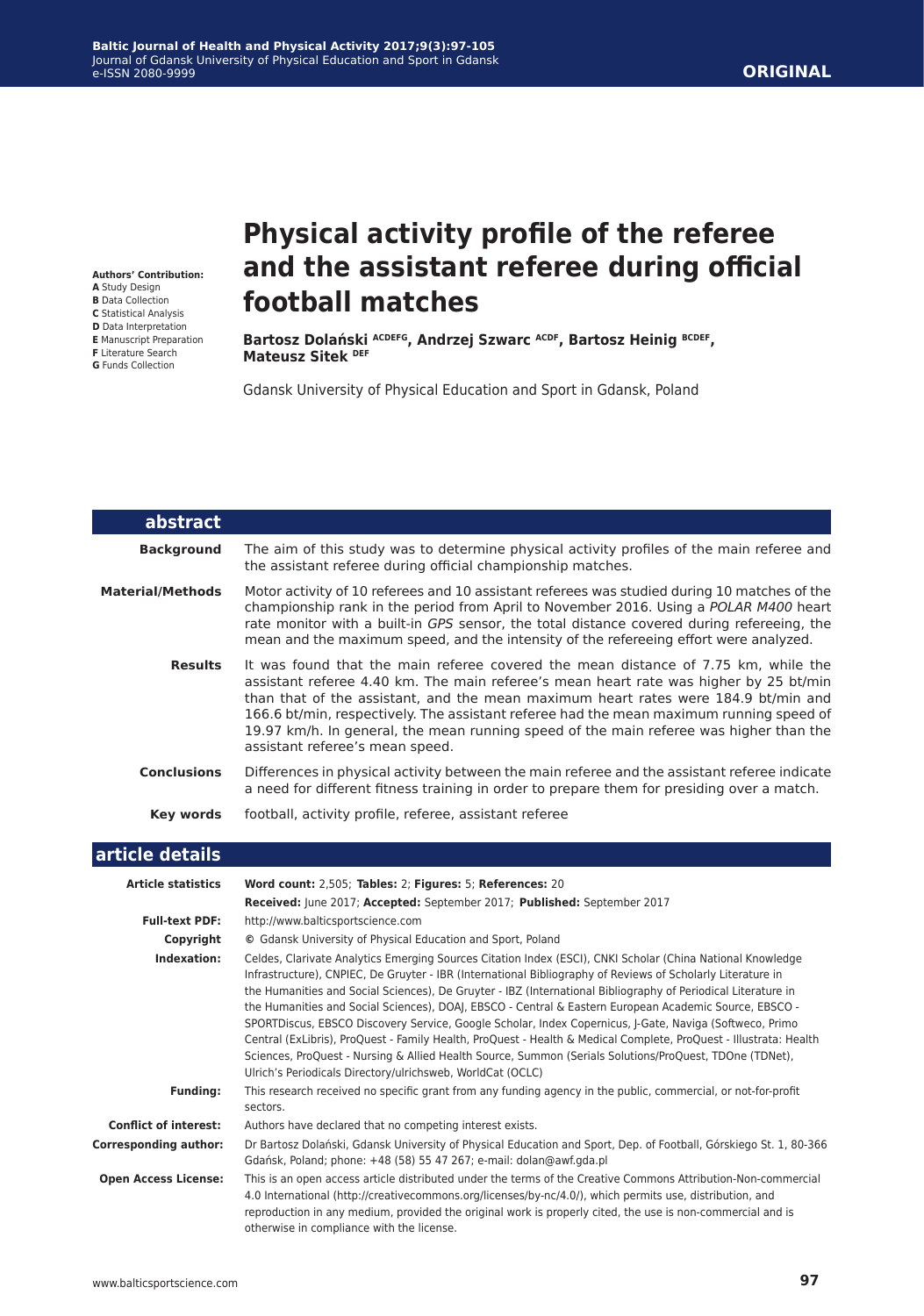### **introduction**

Football is one of the most popular sports disciplines in the world. Spectators' attention mostly focuses on players and coaches, but referees play no less important role in a football show. Refereeing a football match is associated with performing interval efforts of varying intensity and duration by both the main referee and his assistants. Referees very often take decisions in a situation of psychomotor discomfort [1], hence they are expected to have motor preparation, adequate to the tasks which they perform on the pitch [2, 3]. On the other hand, it is argued that walking and trotting, which are low-intensity efforts, are the most common forms of football referees' motor activity. For example, Krustrup & Bangsbo's research [4] shows that Danish referees are inactive for 21.8% of the total duration of the match, and on average they stand for 7–8 s in each 35-second period. However, one must remember that referees' motor activity profiles during a match, expressed in the distance covered by them, are similar to the effort structure of professional football players [5].

Undoubtedly, modern football makes increased demands on the players and referees. In response to the increasing pace of game, they are expected to make effective decisions under extraordinary physical effort, often in situations of mental discomfort [6].

Research on referees' psychomotor efficiency in the realities of sports competition allows rationalizing their preparation to refereeing, i.e. adjusting training loads to the requirements which they have to face during a match. Therefore, motor demands on refereeing in football have often been analyzed [3, 4, 7–14]. From the point of view of the efficiency of refereeing, studies on evaluating mistakes in relation to the loads and the referee's activity time during a match are extremely valuable. Actions taken by the referees are frequently situated in the zone in which cognitive functions may be disturbed [15]. For example, studies conducted during FIFA Confederations Cup 2009matches in South Africa show that the percentage of the main referees' wrong decisions in the central part of the pitch increased from 9.3% to 17.0% between the first and second half of the match (13 and 25 wrong judgments per 140 and 147 decisions, respectively), and in the last 15 minutes of the matches they made the most errors (23%). On the other hand, among assistant referees, the proportion of wrong decisions amounted to 12.7% of all of their judgements [16].

The purpose of this study was to define motor activity profiles of the main referee and the assistant referee during official championship matches organized by European football federations. The following research questions were put forward:

- What distance do the main and the assistant referees cover during a match?
- What is the difference in the intensity with which the main and the assistant referees cover this distance during a match?
- What is the mean speed at which the main and the assistant referees cover this distance during a match?
- What maximum speeds do the main and the assistant referees achieve during a match?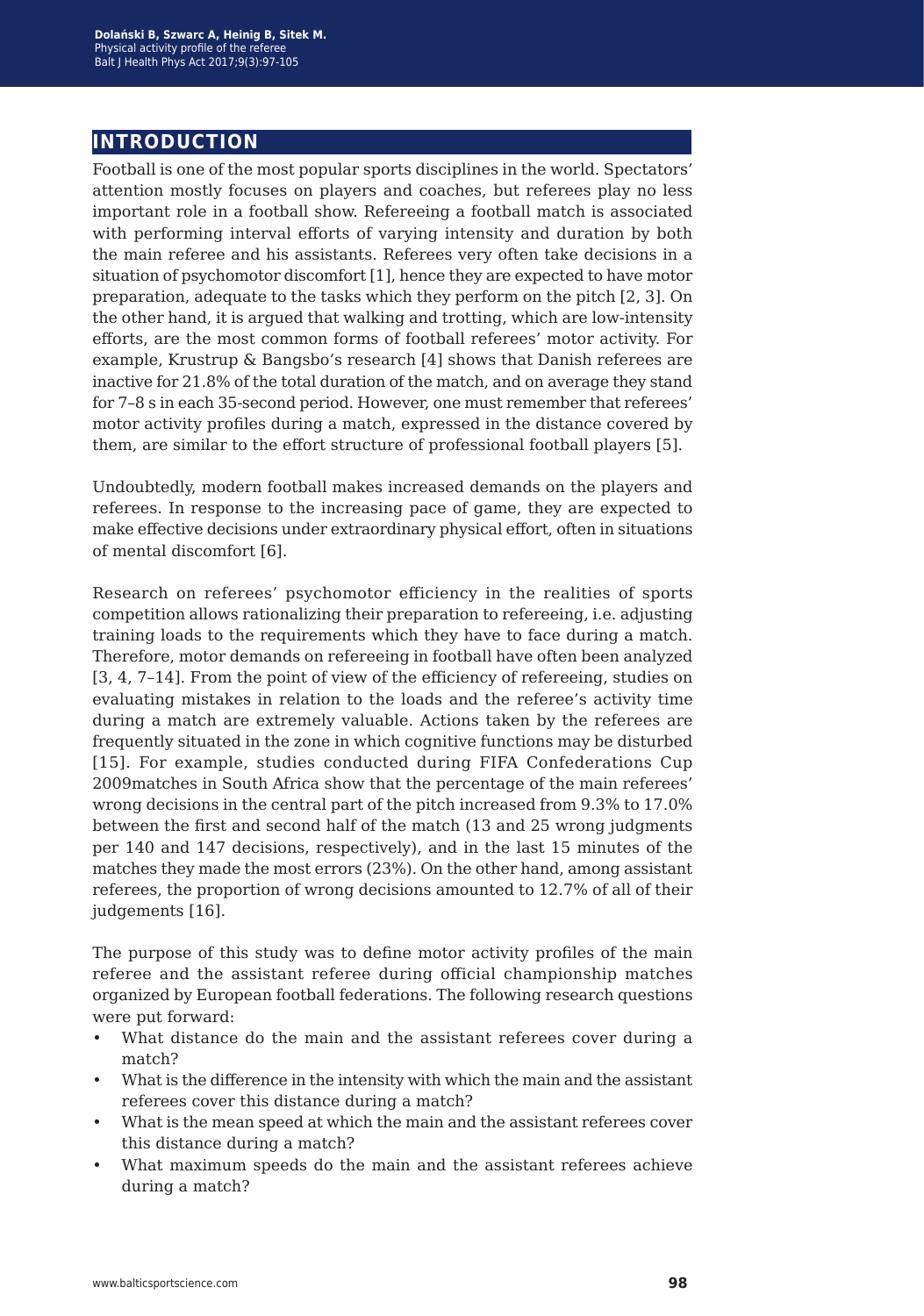#### **material and methods**

Motor activity of 10 main referees and 10 assistant referees was studied during 10 matches of the championship rank in the period from April to November 2016. The age of referees was in the range 26–30 years. Their body height was in the range of 177-183 centimeters and their body weight was 68–78 kilograms. Their field experience was in the range of 7–10 years. In turn, the age of assistant referees was in the range of 25–28 years. Their body height was in the range of 183–190 centimeters and their body weight was 76–83 kilograms. Their field experience was in the range of 5–7 years. All of them received written consent to participate in the research from the Department of Referees of the Polish Football Association. All referees and assistant referees did the same training program. A detailed list of matches in which the measurements were made is presented in Table 1. In every match we measured results achieved by the main referee and assistant referees. We chose the matches between teams which were at a similar level. Duration of matches was 90 minutes with additional time.

| No. | Match                                 | Type of match                  | Date of analysis | Start the match |
|-----|---------------------------------------|--------------------------------|------------------|-----------------|
| 1.  | Jura Sud Foot - Olimpique Lyon II     | 4 <sup>th</sup> French league  | 30 Apr. 2016     | 18:00           |
| 2.  | Chojniczanka Chojnice - MKS Kluczbork | 1 <sup>st</sup> Polish league  | 29 May 2016      | 15:00           |
| 3.  | Wda Świecie - Puszcza Niepołomice     | 1/32 of the Polish Cup         | 23 July 2016     | 17:00           |
| 4.  | Górnik Zabrze - Stal Mielec           | 1stPolish league               | 5 Aug. 2016      | 20:30           |
| 5.  | Miedź Legnica - GKS Katowice          | 1stPolish league               | 17 Sep. 2016     | 18:00           |
| 6.  | Chojniczanka Chojnice - Wisła Kraków  | Quarterfinal of the Polish Cup | 27 Sep. 2016     | 17:45           |
| 7.  | GKS Tychy - GKS Katowice              | 1stPolish league               | 1 Oct. 2016      | 15:00           |
| 8.  | FC Bern - S.C. Bininngen              | 2 <sup>nd</sup> Swiss league   | 8 Oct. 2016      | 16:30           |
| 9.  | Górnik Zabrze - Stomil Olsztyn        | 1stPolish league               | 16 Oct. 2016     | 18:00           |
| 10. | Olimpia Elblag - Polonia Bytom        | 2 <sup>nd</sup> Polish league  | 26 Nov. 2016     | 13:00           |

Table 1. List of matches in which referees' motor activity was analyzed

To measure the tested referees' motor activity and the intensity of effort, heart rate monitors *POLAR M400* with a built-in GPS sensor were used. M400 was produced in Kempele in Finland by POLAR company. M400 consists of a watch and a heart rate sensor. They enable measuring the heart rate, the distance covered, the mean speed and the maximum speed in the course of refereeing matches. Each of the referees had his individual heart rate zones defined in reference to their maximum heart rate. M400 is compatible with a satellite, so all referees found a GPS signal before the match. Watches recorded the distance which they covered, and the running speed during the match. After the game they uploaded all results to the computer by means of polar flow program. Referees' heart rate was registered by a watch which was synchronized with the heart rate sensor which positioned was on an extra belt on the chest.

To verify the compatibility of the obtained results with the normal distribution, the Shapiro-Wilk test was used, and to determine the homogeneity of variance of comparable results, the Levene test was applied. Statistical significance of differences in means was tested with Student's t-test for independent samples and, in the absence of compliance with the normal distribution, with Mann-Whitney U test.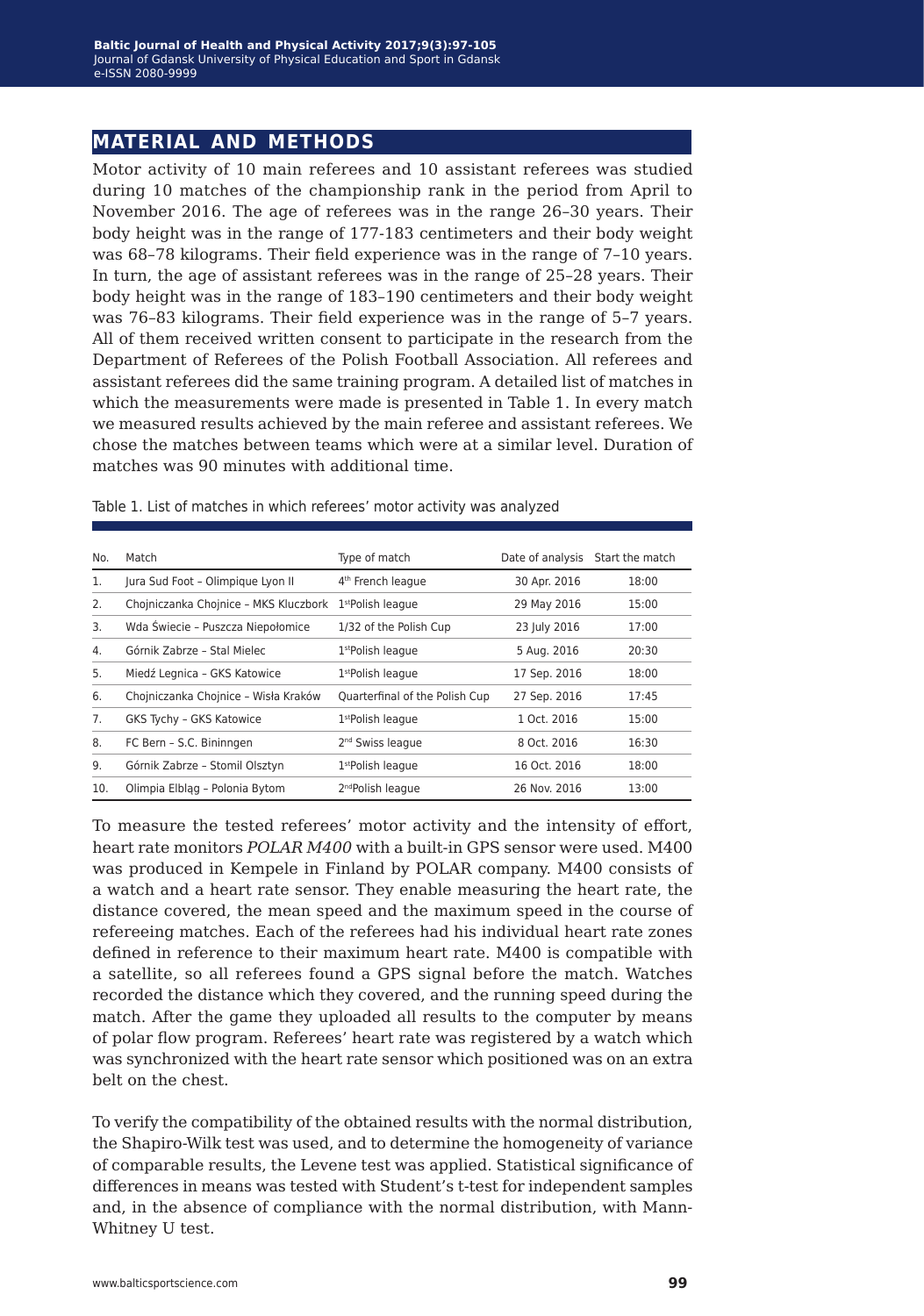#### **results**

The data presented in Table 2 show that the differences between the main referee and the assistant referee, both in terms of motor activity (the total distance covered during a match, the mean speed and the maximum speed) and the effort intensity (the maximum heart rate, the mean heart rate) are significant. The test results were calculated using Microsoft Excel 2010 and Statistica 12, Stat Soft Polska, Kraków.

Table 2. Descriptive statistics of data (as mean ±SD and range) and significance differences in means (as p value) of the covered distance, speed and heart rate obtained by the tested referees during matches

|                           | Main referee      | Assistant referee | p value (p) |  |
|---------------------------|-------------------|-------------------|-------------|--|
| Distance covered (km)     | 7.75 (6.80-8.89)  | $4.40(4.15-5.01)$ | $0.0002***$ |  |
| Mean heart rate (bt/min)  | 162 (155-172)     | 137 (124-146)     | $0.0001***$ |  |
| Max. heart rate (bt/min)  | 184.9 (174-201)   | 166.6 (156-178)   | $0.0001***$ |  |
| Mean speed (km/h)         | 4.92 (4.55–5.70)  | $2.78(2.55-3.19)$ | $0.0001***$ |  |
| Max. speed (km/h)         | 18.08 (15.2-20.1) | 19.97 (16.8–22.7) | $0.0465*$   |  |
| $+ - -0.05 + + - - 0.001$ |                   |                   |             |  |

 $np \leq 0.05$ \*\*\*p  $\leq 0.001$ 

It appears from the data presented in Table 2 and Figure 1 that during a match the main referees ran a mean distance of 7.75 km and assistant referees 4.40 km (a mean distance shorter by 3.35 km, gives a difference of 43.2%). Depending on the match, the differences in the distance ranged from 2.65 km to 4.39 km. Analysis with a use of the Mann-Whitney U test proved that the main referees ran significantly longer distances during matches than assistant referees ( $p = 0.0002$ ).

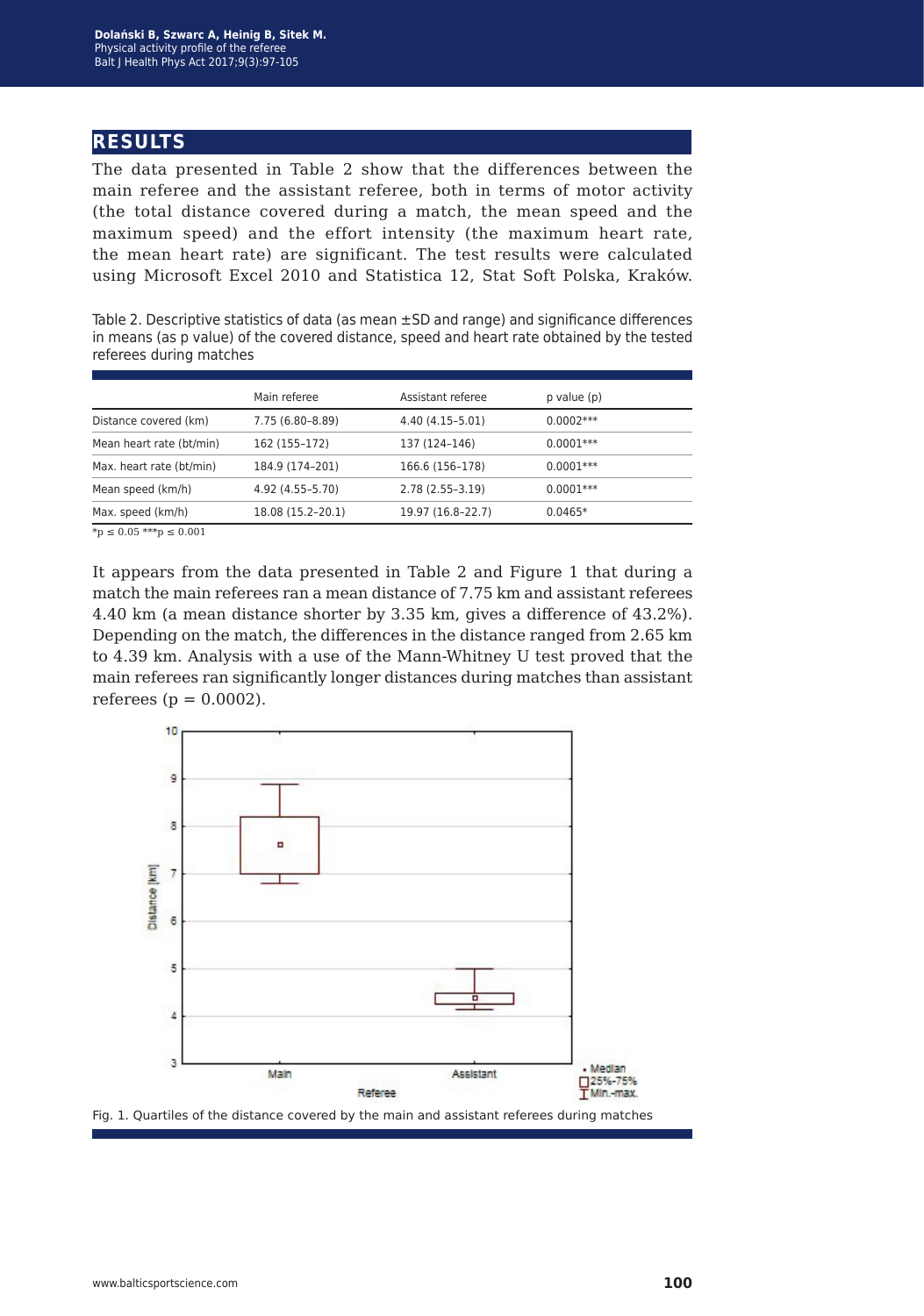In the case of main referees, the mean heart rate was 162 bt/min, while in assistants 137 bt/min (Table 2, Figure 2). These differences proved to be highly statistically significant (p=0.0001).



Fig. 2. Values of the arithmetic mean and standard deviation of the average heart rate in the tested main and assistant referees

In turn, the maximum heart rate was in the range of 174–201 bt/min in main referees and 156–178 bt/min in assistants (Table 2, Fig. 3). The mean maximum heart rate was lower by 18.3 bt/min in line referees (a difference of 10%). Statistical analysis with a use of Student's t-test for independent samples showed significant differences ( $p = 0.0001$ ) between the tested referees.



Fig. 3. Values of the arithmetic mean and standard deviation for the maximum heart rate in the tested main and assistant referees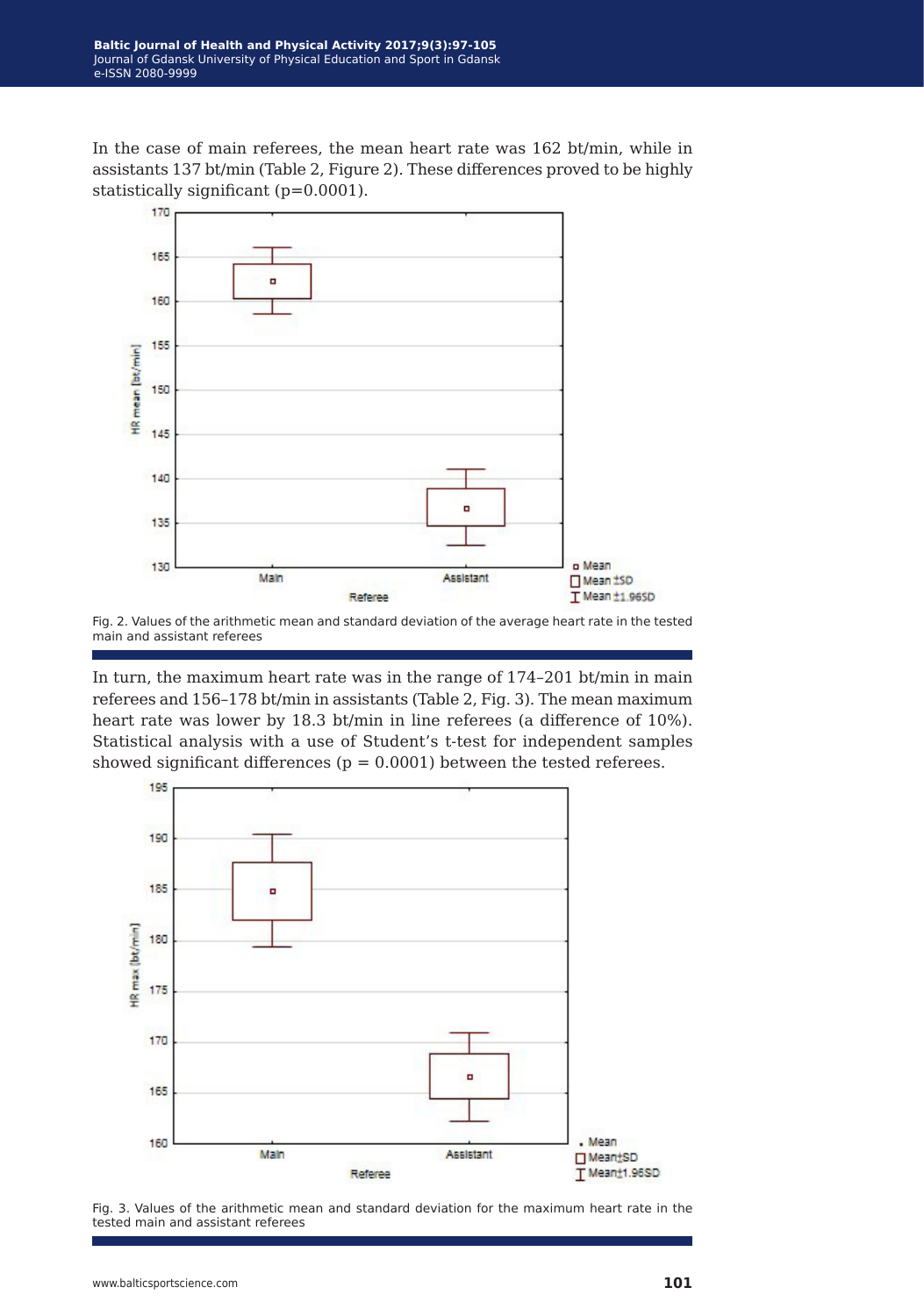It follows from the data presented in Table 2 and Figure 4 that main referees achieved a higher mean speed than assistant referees also in any of the conducted matches, on average higher by 2.14 km/h. These differences were statistically highly significant ( $p = 0.0001$ ).



and assistant referees

In turn, in most of the analyzed matches (seven) assistant referees achieved higher maximum speeds than main referees, on average by 1.89 km/h (Table 2, Fig. 5). Analysis of the significance of differences in mean arithmetic results (Student's t-test for independent samples) revealed statistically significant differences between the studied groups of referees ( $p = 0.0465$ ).



Fig. 5. Values of the arithmetic mean and standard deviation of the maximum speed of the tested main and assistant referees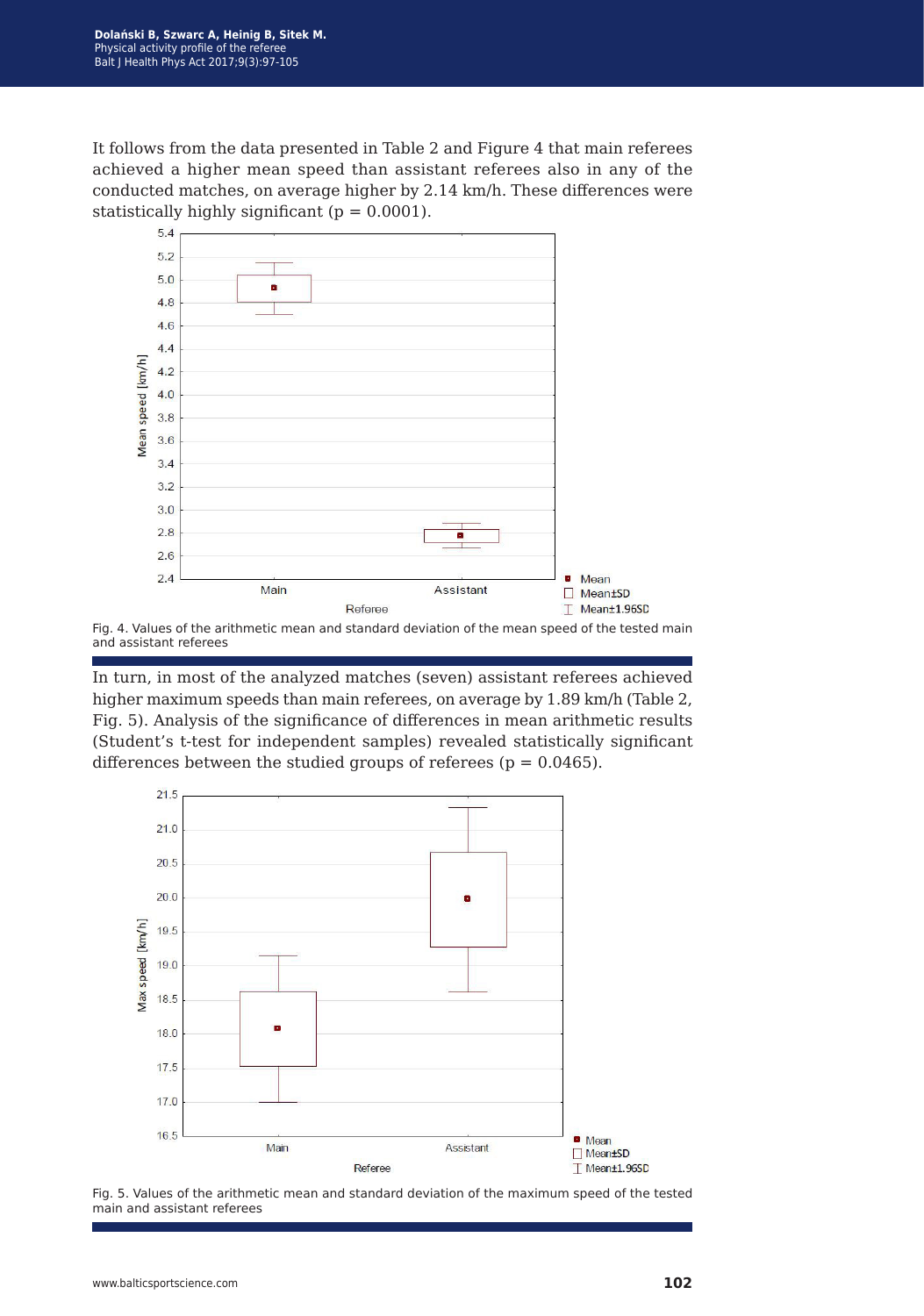#### **discussion**

The aim of the study was to define motor activity profiles of the main referee and the assistant referee while conducting official football matches and to indicate the differences in the total distance covered, the mean speed, the maximum speed, and the values of the maximum and the mean heart rate between the studied groups of referees.

The differences in the covered total distance between the studied groups of referees amounted to over 3 kilometers and they were statistically significant  $(p = 0.0001)$ . The results of our tests correspond with Reilly & Gregson's findings which show that main referees cover 10,000 m on average during a game and assistant referees cover approximately 7,500 m [17]. They proved that an assistant referee faces less demands in terms of physical effort, because his motor activity is limited to moving along the side line of one half of the pitch, and this significantly affects the distance covered by him during a match. The main referee moving around the whole pitch covers a much longer distance than the assistant referee.

Research conducted by Krustrup, Helsen, Randers et al. [18] shows that the mean distance covered by the main referee is  $10.27 \text{ km } (\pm 0.90 \text{ km})$ and  $6.76 \text{ km } (\pm 0.83 \text{ km})$  by the assistant referee and they are different than ours. In turn, according to Weston, Castagna, Impellizzeri, Bizzini, Williams & Gregson [19], main referees cover 11.77 km  $(\pm 0.81 \text{ km})$ , of which 0.89 km  $(\pm 0.33 \text{ km})$  with high velocity ( $> 19.8 \text{ km/h}$ ). The reasons for these quite significant discrepancies obtained in our study and by other research teams may result from the pace of game achieved in a particular match, referees' individual preferences for motor activity and their experience in refereeing (only in the case of main referees; assistants' activity is forced by the game situation), the sports level of the competing teams (e.g. in the Polish leagues the dynamics and the players' pace of game highly deviates from top-level players' motor activity), rank of the competition (players' different involvement, and hence the referees' activity depending on whether this is a cup, league or international match).

As regards the second research question, concerning differences in the intensity of the main referees and the assistant referees' effort, our results point to a significantly higher intensity of efforts performed in a match by main referees than assistant referees (the mean heart rate higher by 25 bt/ min). Also the ranges in which the values of the maximum heart rate fell indicate a much higher intensity of efforts of main referees in comparison to assistants (174–201 bt/min and 156–178 bt/min, respectively). Moreover, the mean maximum heart rate value was lower by 18.3 bt/min in the case of assistants. This should be explained by the specifics of arbitration of both groups of referees. The main referee many times runs longer distances, with varied intensity and in more frequent periods than the assistant referee, which determines the higher values of the analyzed indicators [4].

We have shown in the studies that the mean speed of the referees presiding over matches was 4.92 km/h in the case of main referees and 2.78 km/h for assistant referees. The difference was statistically highly significant ( $p =$ 0.0001), and its causes have been identified above. It is worth adding here that the assistant referee's activity significantly differs from that of the main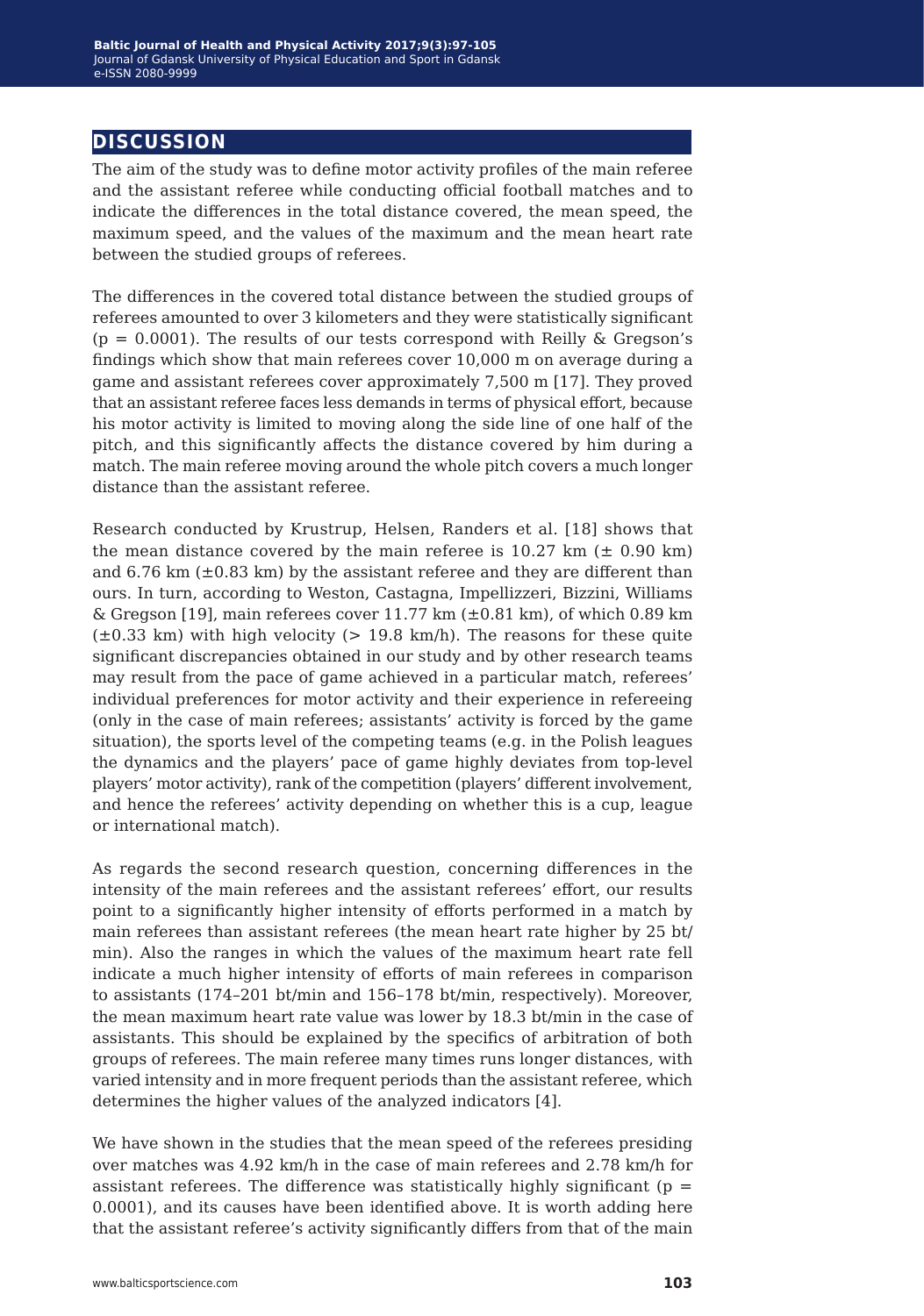referee in terms of the share of high and medium intensity running in the total distance covered during a match [18]. This indicates the reason for the lower mean values of the analyzed indicators: the total distance covered, the heart rate and the achieved speed.

We have obtained interesting results for the maximum speed achieved by the tested referees. Thus we have shown that in most of the analyzed matches assistant referees achieved a higher maximum speed than main referees (respective mean values were 19.97 km/h and 18.08 km/h). These differences were statistically significant ( $p < 0.05$ ). These facts indicate the specific nature and the diversity of tasks related to their refereeing. The assistant referees run along the sideline and they position themselves at the level of the offside player, and this necessitates running at high and very high intensity, with speeds similar to the maximum. But it has also been shown [18] that the distances covered with sprint by both the main referee and the assistant referee are similar, respectively:  $0.22 \text{ km } (\pm 0.13 \text{ km})$  and  $0.26 \text{ km } (\pm 0.10 \text{ km})$ . Therefore, sprinting does not differentiate between main and assistant referees' motor activity.

Finally, it should be added that interpretation of the presented here results has limitations arising from the small sample size. The presented by us profile of referees' motor activity should still be verified, also with distinguishing between groups of referees presiding over matches of a different rank and at different levels of sports competition (international matches, continental leagues, national leagues and classes). Furthermore, one needs to emphasize that referees' motor activity profiles should be the basis for modification or development of new fitness tests that would constitute a mandatory eligibility criterion for refereeing at appropriate levels of competition.

#### **conclusions**

Differences in motor activity between the main referee and the assistant referee point to the need for different preparation of both groups of referees to preside over a match. Rational motor training of main referees and assistant referees should reflect both the kinematic structure and the characteristics of intensity specific to their efforts performed while refereeing.

#### **references**

- [1] Chmura J, Nazar K. Parallel changes in the onset of blood lactate accumulation (OBLA) and threshold of psychomotor performance deterioration during incremental exercise after training in athletes. Int J Psychophysiol. 2010;75:287–290.
- [2] Castagna C, Abt G, D'Ottavio S. Physiological aspects of soccer refereeing performance and training. Sport Med. 2007;37(7):625–646.
- [3] Castillo, D, Camara J. Castellano J, Yanci J. Football match officials do not attain maximal sprinting speed during matches. Kinesiology. 2016;48:207–212.
- [4] Krustrup P, Bangsbo J. Physiological demands of top class soccer refereeing in relation to physical capacity: Effect of intense intermittent exercise training. J Sport Sci. 2001;19:881–891.
- [5] Reilly T. Energetics of high intensity exercise (soccer): With particular reference to fatigue. J Sport Sci. 1997;5:257–263.
- [6] Constantin Gh. Finding, preparing and training football referees. Sp Soc Int J Ph Ed Sp. 2015;15(1):44– 63.
- [7] Asami T, Togari H, Ohashi J. Analysis of movement patterns of referees during soccer matches. In: Reilly T, Lees A, Davids K, Murphy WJ, eds. Science and Football. London: E. and F.N. Spon; 1988, 341–345.